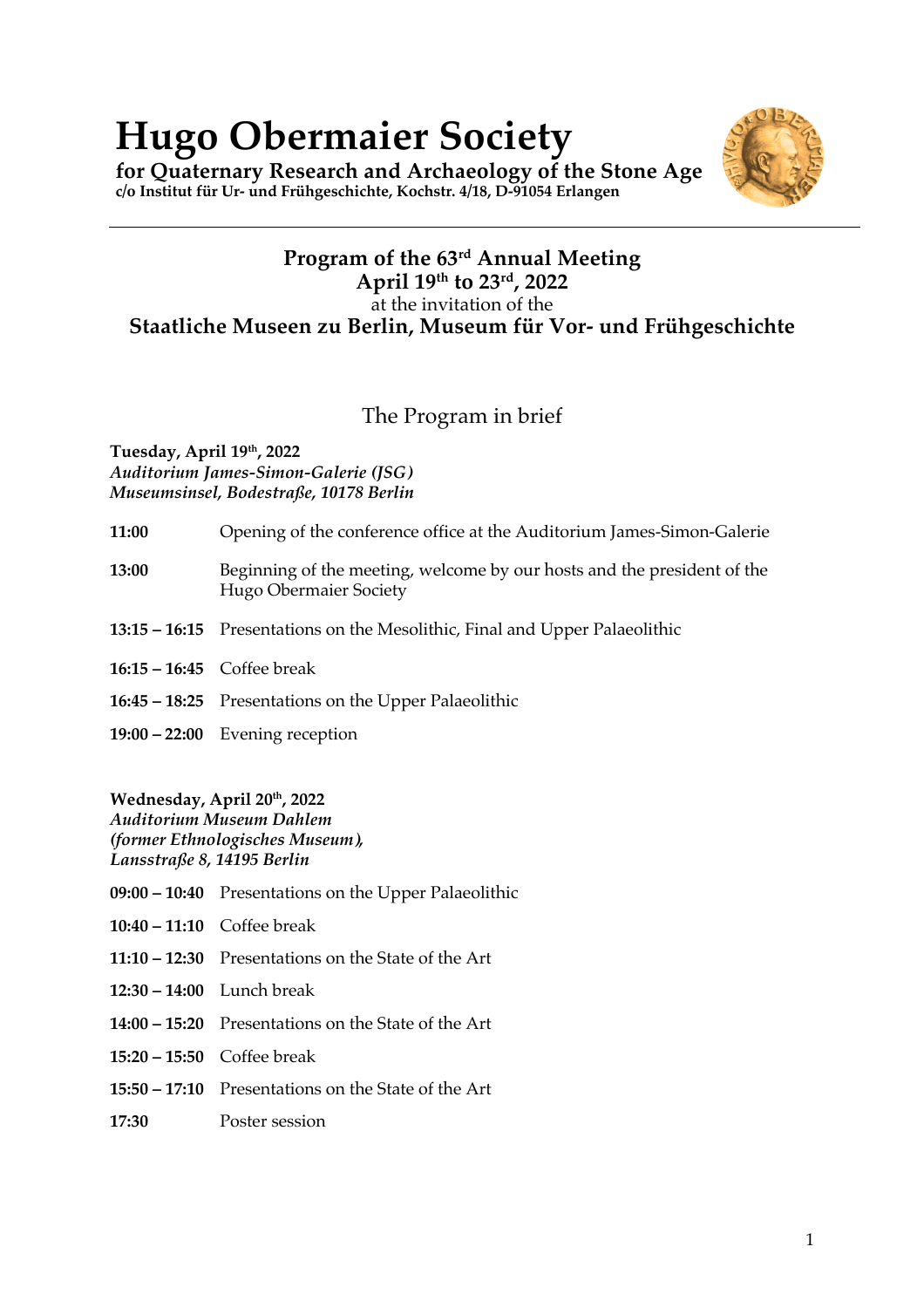**19:00** Evening lecture by Ewa Dutkiewicz: *What it`s all about? Annimals, Humans and Signs in Paleolithic Art* Online Zugang: https://fau.zoom.us/j/64547006428?pwd=NHVmSWdQNzl6RzQ5bVNHM3 prZ3UzZz09

**21:00** Conference Dinner

**Thursday, April 21st, 2022** *Auditorium Museum Dahlem (former Ethnologisches Museum), Lansstraße 8, 14195 Berlin*

- **08:40 – 10:00** Presentations on the Upper and Middle Palaeolithic
- **10:20 – 10:50** Coffee break
- **10:50 – 12:50** Presentations on Mixed Topics
- **12:50 – 14:20** Lunch Break
- **14:20 – 16:00** Presentations on the Middle and Lower Palaeolithic
- **16:00 – 16:30** Coffee break
- **16:30 – 18.30** Presentations on the Middle and Lower Palaeolithic

**19:00** General Assembly

**21:00** Get-together

#### **Friday, April 22nd, 2022**

**Excursion to:** 

- **09:00 – 10:30** Visit of the excavation at Molkenmarkt the old city center of Berlin
- **11:00 – 12:30** Futurium
- **12:30 – 13:30** Walk to Potsdamer Platz, passing Reichstag, Brandenburger Tor and Holocaust Memorial
- **13:30 – 15:00** Lunch Break
- **15:00 – 17:00** Neue Nationalgalerie

#### **Saturday, April 23rd, 2022**

**Excursion to:** 

- **10:00 – 12:00** Neues Museum Berlin (Museum für Ur- und Frühgeschichte, Ägyptisches Museum and Papyrussammlung)
- **12:00 – 13:30** Lunch Break
- **13:30 – 18:00** Humboldt Forum (Ethnologisches Museum and Museum für Asiatische Kunst)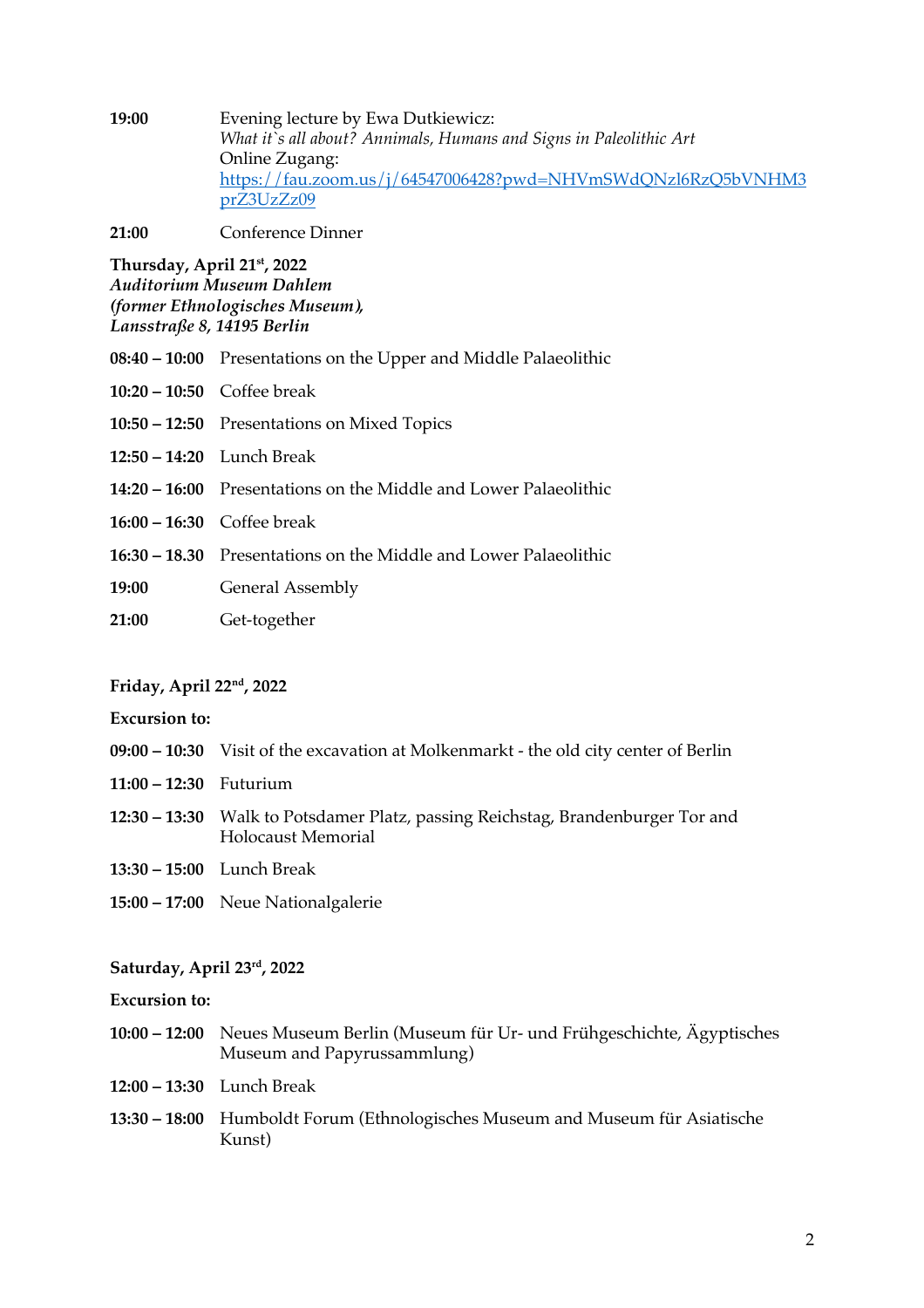# **Detailed Program**

**Tuesday, April 19th, 2022**

| 11:00           | Opening of the conference office at the Auditorium James-Simon-Galerie                                                                                                                                                                                    |
|-----------------|-----------------------------------------------------------------------------------------------------------------------------------------------------------------------------------------------------------------------------------------------------------|
| 13:00           | Beginning of the meeting, welcome by our hosts and the president of the<br><b>Hugo Obermaier Society</b>                                                                                                                                                  |
|                 | 13:15 – 16:15 Presentations on the Mesolithic, Final and Upper Palaeolithic                                                                                                                                                                               |
| $13:15 - 13:35$ | Andreas Kotula, Bettina Jungklaus, Henny Piezonka, Franz Schopper & Thomas<br>Terberger<br>Tradition and resumption? The Mesolithic cemetery of Groß Fredenwalde,<br>northeastern Germany                                                                 |
| $13:35 - 13:55$ | José Ramón Rabuñal & Javier Fernández-López de Pablo<br>Expedient microlithic production in the Notched and Denticulated Mesolithic<br>in the Iberian Mediterranean region. Insights from the open-air site of Arenal<br>de la Virgen (Villena, Alicante) |
| $13:55 - 14:15$ | Ondřej Mlejnek<br>Excavation of the Early Mesolithic site near Městec/Ostrov in Eastern<br>Bohemia (Czech Republic)                                                                                                                                       |
| $14:15 - 14:35$ | Jörg Orschiedt, Holger Dietl, Andreas Siegl & Harald Meller<br>The Mesolithic Shaman from Bad Dürrenberg - New Investigations and Finds                                                                                                                   |
| $14:35 - 14:55$ | Jordi Serangeli, Gabriele Russo, Madison McCartin, & Petra Lönne<br>The Solling, a landscape rich in Palaeolithic and Mesolithic sites                                                                                                                    |
| $14:55 - 15:15$ | Nicholas J. Conard, Elisa Luzi & Gillian Wong<br>Excavations at Langmahdhalde in the Lone Valley and the environmental<br>constraints on Upper Paleolithic settlement in the Swabian Jura                                                                 |
| $15:15 - 15:35$ | Ivor Jankovic & Siniša Radović<br>Late Upper Palaeolithic subsistence strategies at Ljubićeva pećina, Istria<br>(Croatia)                                                                                                                                 |
|                 | $15:35 - 15:55$ Stefan Wettengl & Harald Floss<br>The Upper Palaeolithic open-air sites in Baden-Württemberg - An overview<br>with focus on the newly discovered magdalénian site Hohe Reute                                                              |
| $15:55 - 16:15$ | Elisa Luzi, Sara E. Rhodes, Angel Blanco-Lapaz & Nicholas J. Conard<br>A reconstruction of the landscape and climate during the Upper Paleolithic at<br>Hohle Fels Cave based on small vertebrate assemblages (Fish and Mammals)                          |

**16:15 – 16:45 Coffee break**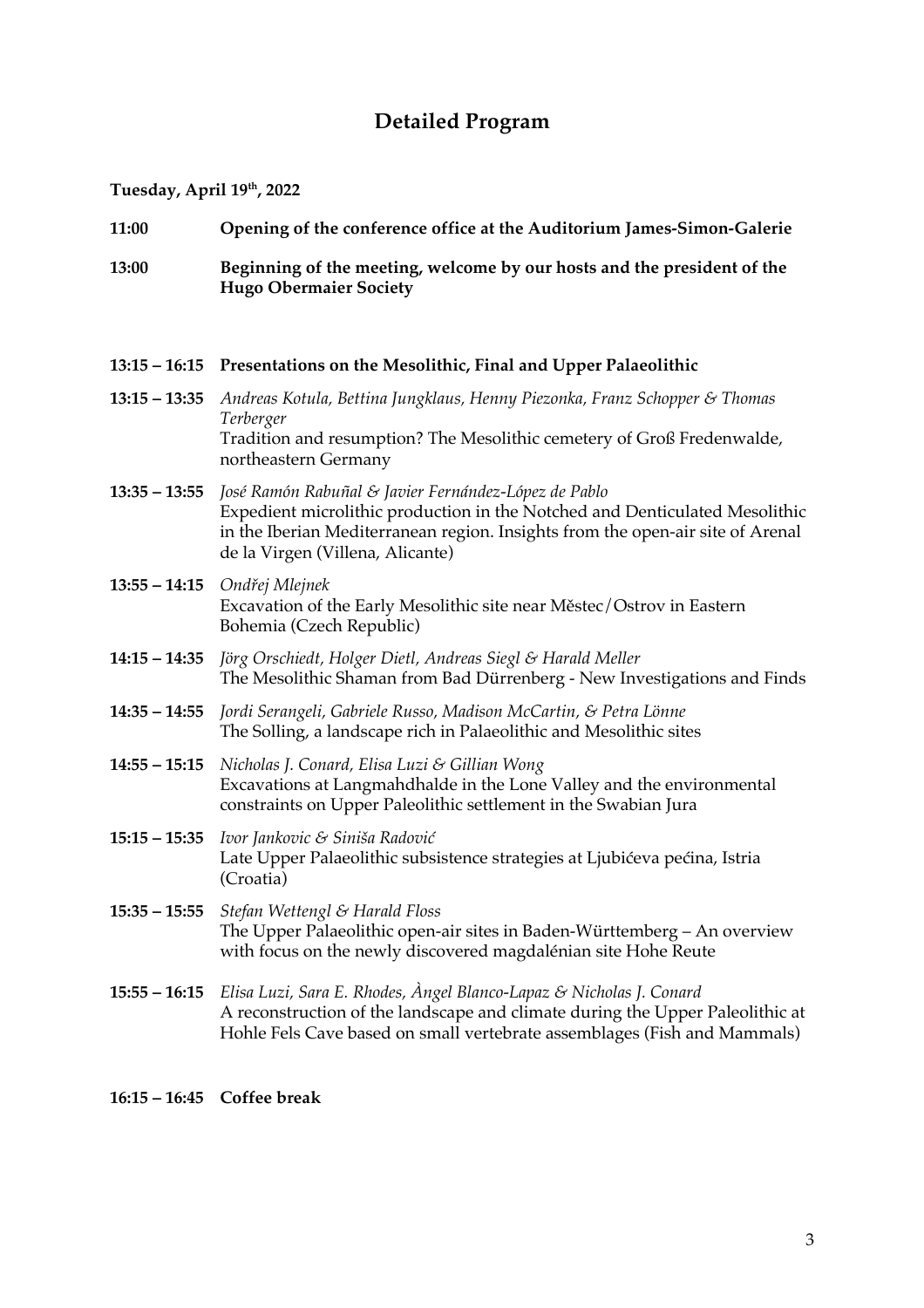**16:45 – 18:25 Presentations on the Upper Palaeolithic**

- **16:45 – 17:05** *Bruno Johannes Boemke, Andreas Maier, Isabell Schmidt & Frank Lehmkuhl* Approaching sampling bias of Upper and Final Palaeolithic sites – a geospatial analysis of a European dataset
- **17:05 – 17:25** *Jonathan Schoenenberg & Florian Sauer* Further On Up the Road, On Site Catchment Sizes Throughout the Upper Palaeolithic
- **17:25 – 17:45** *Petr Škrdla, Jaroslav Bartík, Klára Augustinová, Yuri E. Demidenko & Ladislav Nejman*  Archaeological excavations on the shores of Mohelno water reservoir in the Bohemian-Moravian Highlands
- **17:45 – 18:05** *Zdeňka Nerudová, Petr Neruda, Lenka Lisá, Zdeněk Vaněček, Nela Doláková & Piotr Moska* The Archaeological Excavation of Multi-layer Site Hošťálkovice II – Hladový vrch (Ostrava, Czech Republic)
- **18:05 – 18:25** *Florian Linsel, Robin John, Lisa Bauer, Walpurga Antl-Weiser, Ulrich Simon, Roswitha Thomas, Norbert Buchinger, Viola Schmid, Levin Cavak, Janos Puschmann, Marcel Schemmel, Helen Hoffmann, Georg Roth & Andreas Maier* Beyond typology – towards a computer-aided diachronic analysis of variability in artefact morphology

#### **19:00 Evening reception**

#### **Wednesday, April 20th, 2022**

- **09:00 – 10:40 Presentations on the Upper Palaeolithic**
- **09:00 – 09:20** *Martin Novák, Sandra Sázelová & Soňa Boriová* The south-eastern periphery of the Pavlov I site as a piece of puzzle. Insight into the complex Gravettian sites
- **09:20 – 09:40** *Aitor Calvo, Kerstin Pasda, Nadja Rutan, Alvaro Arrizabalaga & Thorsten Uthmeier* Gravettians in the Altmühl valley? Revision of the sequence from the Abri I im Dorf (Neu-Essing, Bavaria, Germany)
- **09:40 – 10:00** *György Lengyel & Jarosław Wilczyński* The Gravettian and the Epigravettian of Eastern Central Europe
- **10:00 – 10:20** *Firas Jabbour, Boris Gasparyan & Andrew W. Kandel* The shift in lithic tool types and technology in the late Upper Paleolithic settlement of Aghitu-3 Cave, Armenia
- **10:20 – 10:40** *Gloria Cattabriga, Anita Gramigna & Marco Peresani* Problem-solving: how expert Epigravettian hunter-gatherers managed to creatively solve raw material knapping issues

**10:40 – 11:10 Coffee break**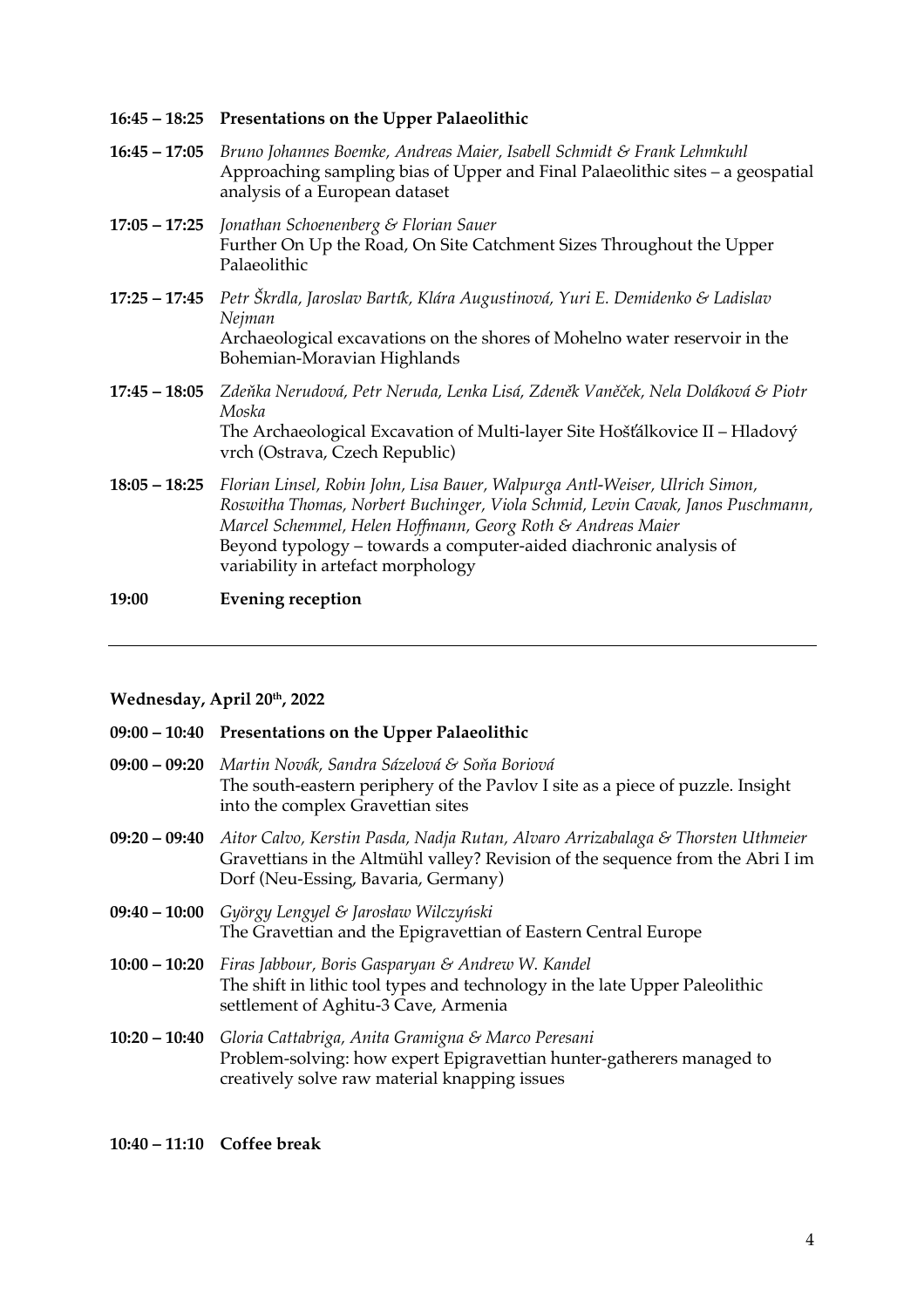- **11:10 – 12:30 Presentations on the State of the Art**
- **11:10 – 11:30** *Sebastian J. Pfeifer* The osseous industry from Kammern-Grubgraben (Lower Austria), excavations 1985–1994, and its cultural position within the European Late Upper Palaeolithic
- **11:30 – 11:50** *Nuria Sanz* State of the Pleistocene (ROCK) ART within the UNESCO World Heritage Convention
- **11:50 – 12:10** *Dirk Leder, Gabriele Russo & Thomas Terberger* The engraved giant deer bone from Einhornhöhle and the state of Neanderthal 'art'
- **12:10 – 12:30** *Liane Giemsch & Ralf W. Schmitz* Elk and Bear? New insights in the Palaeolithic art objects from Bonn-Oberkassel
- **12:30 – 14:00 Lunch break**

#### **14:00 – 17:30 Presentations on the State of the Art**

- **14:00 – 14:20** *Annika Rebentisch, Juan F. Ruiz López, Klaus Herkert, Pierre Vaudelet, André Revil, Jorge Angás Pajas & Harald Floss*  A new site with palaeolithic cave art in eastern France. The current state of work at Grottes d'Agneux in Rully (Saône-et-Loire)
- **14:20 – 14:40** *Andreas Pastoors, Robert Bégouën, Tsamkxao Ciqae, Philippe Galant, /Ui Kxunta, Tilman Lenssen-Erz, Thui Thao, Thorsten Uthmeier & Marcel Weiß* Reading Prehistoric Human Tracks with a multi-method approach in Aldène and Tuc d'Audoubert
- **14:40 – 15:00** *Marius Achtelik, Julien Monney, Michael Nagel, & Harald Floss* Using forensic methods analysing Upper Palaeolithic palm prints
- **15:00 – 15:20** *Emeline Deneuve & Clément Paris* Amiens-Renancourt 1: state of the art of an exceptional chalk figurines assemblage
- **15:20 – 15:50 Coffee break**
- **15:50 – 16.10** *Verónica Fernández-Navarro* Behind images: rock art identity through hand stencils
- **16:10 – 16:30** *Manuel Alcaraz-Castaño, José-Javier Alcolea-González, Luis Luque, Samuel Castillo-Jiménez, Guillermo Jiménez-Gisbert, Ignacio Triguero, Rosa-María Albert, Felipe Cuartero, Gloria Cuenca-Bescós, Martin Kehl, José-Antonio López-Sáez, David-Rodríguez-Antón, Mónica Ruiz-Alonso & José Yravedra* Linking floors to the walls: a contextual setting for the prehistoric rock art of Los Casares cave and its bearing on the first settlement of inland Iberia by modern humans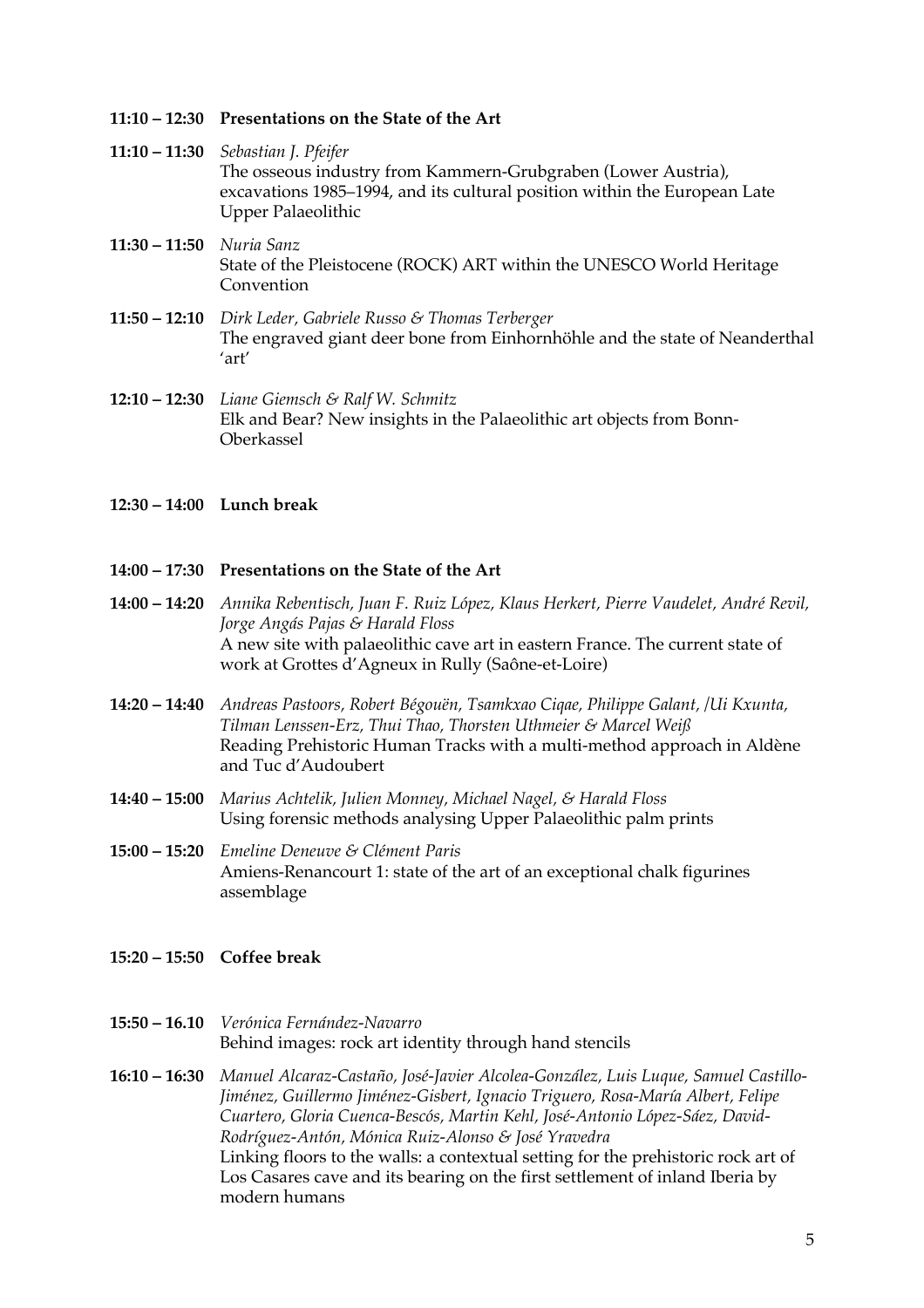|                 | <b>16:30 – 16:50</b> Sebastian Walter<br>Upper Mesopotamian eight-legged bee-wasps: Present and past categorical<br>thinking and the interpretation of Epipalaeolithic-Early Neolithic animal<br>depictions                                               |
|-----------------|-----------------------------------------------------------------------------------------------------------------------------------------------------------------------------------------------------------------------------------------------------------|
| $16:50 - 17:10$ | Anna Friederike Potengowski, Gabriele Dalferth, Wulf Hein, Barbara Spreer, Hannes<br>Wiedmann & Susanne C. Münzel<br>Current Research on Reconstructions of the 40-thousend Years Old<br>Palaeolithic Wind Instruments from the Swabian Jura (SW-Germany) |
| 17:30           | <b>Poster session</b>                                                                                                                                                                                                                                     |
| 19:00           | <b>Evening lecture by Ewa Dutkiewicz</b>                                                                                                                                                                                                                  |
| 21:00           | <b>Conference Dinner</b>                                                                                                                                                                                                                                  |
|                 |                                                                                                                                                                                                                                                           |

#### **Thursday, April 21st, 2022**

|                 | 08:40 – 10:00 Presentations on the Upper and Middle Palaeolithic                                                                                                                                                                                           |
|-----------------|------------------------------------------------------------------------------------------------------------------------------------------------------------------------------------------------------------------------------------------------------------|
|                 | 08:40 - 09:00 Jacopo Gennai & Marcel Schemmel<br>Re-sharpening the arguments: integrating data on Ahmarian technology and<br>typology in Al-Ansab 1 (Jordan)                                                                                               |
| $09:00 - 09:20$ | Sibylle Wolf, Keiko Kitagawa, Rudolf Walter, Agnes Fatz & Nicholas J. Conard<br>Ivory chisels and wedges from the Swabian Aurignacian                                                                                                                      |
|                 | 09:20 – 09:40 Mario Mata-González, Ángel Blanco-Lapaz, Britt M. Starkovich, Mohsen Zeidi &<br>Nicholas J. Conard<br>Prey Choice and Subsistence Strategies during the Upper Paleolithic in the<br>Zagros Mountains: Latest results from Ghar-e Boof (Iran) |
| $09:40 - 10:00$ | Guido Bataille, Keiko Kitagawa, Yvonne Tafelmaier, Sibylle Wolf, & Nicholas J.<br>Conard<br>The Hohle Fels IV-facies in the Swabian Jura (Germany) and its implications<br>for understanding Aurignacian cultural variability                              |
| $10:00 - 10:20$ | Klaus Herkert, Harald Floss, Mathieu Rué & Didier Cailhol<br>Germolles en Roche. An early Upper and late Middle Paleolithic open-air site<br>in the Côte Chalonnaise (Burgundy, France) - recent excavations & first                                       |

**10:20 – 10:50 Coffee break**

results

- **10:50 – 12:50 Presentations on Mixed Topics**
- **10:50 – 11:10** *Angel Blanco-Lapaz, Keiko Kitagawa & Claus-Joachim Kind* To fish or not to fish: Aquatic resources exploitation during the Palaeolithic in the Swabian Jura based on fish remains from Hohlenstein-Stadel Cave
- **11:10 – 11:30** *Louise Tharandt, Florian Linsel, Patrick Ludwig & Andreas Maier* Where the grass is greener: Estimating timing and length of vegetation periods and their explanatory potential for site distribution in the East European Plain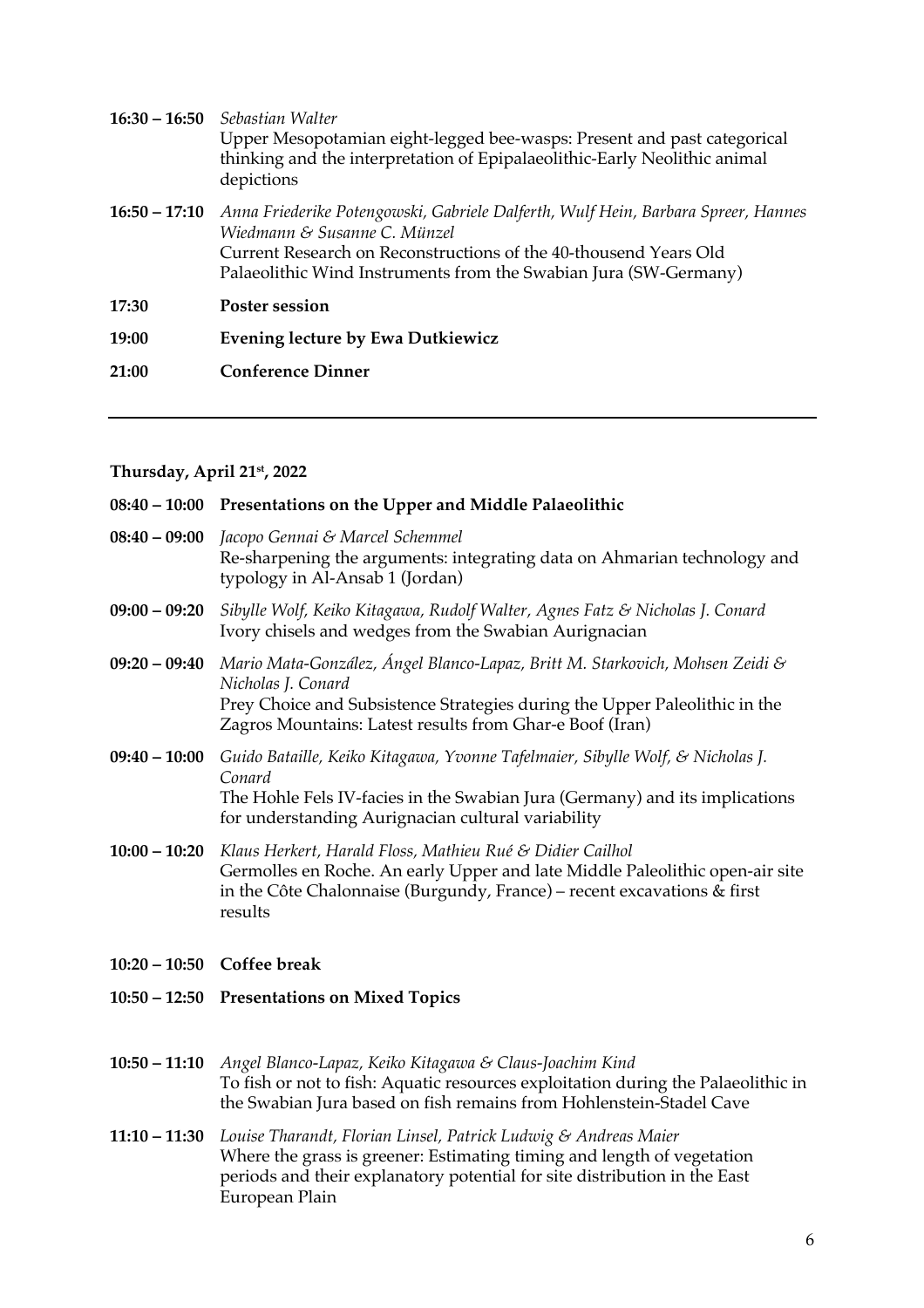- **11:30 – 11:50** *Benjamin Schürch, Stefan Wettengl, Simon Fröhle, Nicholas J. Conard & Patrick Schmidt* Raw material analysis by infrared spectroscopy: first results and implications from Vogelherd Cave
- **11:50 – 12:10** *Diana Marcazzan, Christopher E. Miller, Bertrand Ligouis, Rossella Duches, Nicholas J. Conard & Marco Peresani* Not only fire: a microcontextual investigation of the combustion features at Fumane Cave (IT)
- **12:10 – 12:30** *Florian Sauer & Joel Orrin* CoDEx 2021 – The Cologne Digital Excavation Protocol, Version 2021. Experiences in GIS and SFM-based digital documentation of the Magdalénian site of Bad Kösen, Lengefeld
- **12:30 – 12:50** *Andrew Kandel, Michael Bolus, Angela Bruch, Claudia Groth, Miriam N. Haidle, Christine Hertler, Julia Heß, Volker Hochschild, Zara Kanaeva, Maria Malina, Christian Sommer & Nicholas J. Conard1* The ROAD Database: Recent Advances in Archaeological, Paleoanthropological, Paleontological and Paleobotanical Data Science
- **12:50 – 14:20 Lunch Break**
- **14:20 – 18:30 Presentations on the Middle and Lower Palaeolithic**
- **14:20 – 14:40** *David Boysen & Harald Floss* New investigations on the MtA in Eastern France – the open air site of Charbonnières (Saône-et-Loire)
- **14:40 – 15:00** *Małgorzata Kot, Claudio Berto, Maciej T. Krajcarz, Magdalena Moskal-del Hoyo, Natalia Gryczewska, Marcin Szymanek, Adrian Marciszak, Krzysztof Stefaniak, Katarzyna Zarzecka-Szubińska, Grzegorz Lipecki & Krzysztof Wertz* Tunel Wielki Cave (Southern Poland): A frontier site of the Lower Palaeolithic hominid expansion in Europe
- **15:00 – 15:20** *Phil Glauberman, Boris Gasparyan, Ellery Frahm, Keith Wilkinson, Jenni Sherriff, Dmitri Arakelyan, Samvel Nahapetyan & Daniel Adler* Update on Middle Paleolithic settlement dynamics in the Armenian Highlands
- **15:20 – 15:40** *Davide Delpiano, Andrea Zupancich, Stefano Bertola, Eva Francesca Martellotta, Alessandra Livraghi, Emanuela Cristiani & Marco Peresani* Quina lithic production systems and tool-use in a Middle Paleolithic site in Northern Italy: implications on Neanderthal behavior and ecology during early MIS 4
- **15:40 – 16:00** *Aviad Agam, Iddo Pinkas, Merlin Hattermann, Jürgen Richter & Thorsten Uthmeier* Possible Flint Heat Treatment at Late Neanderthal Site Sesselfelsgrotte (Germany)

**16:00 – 16:30 Coffee break**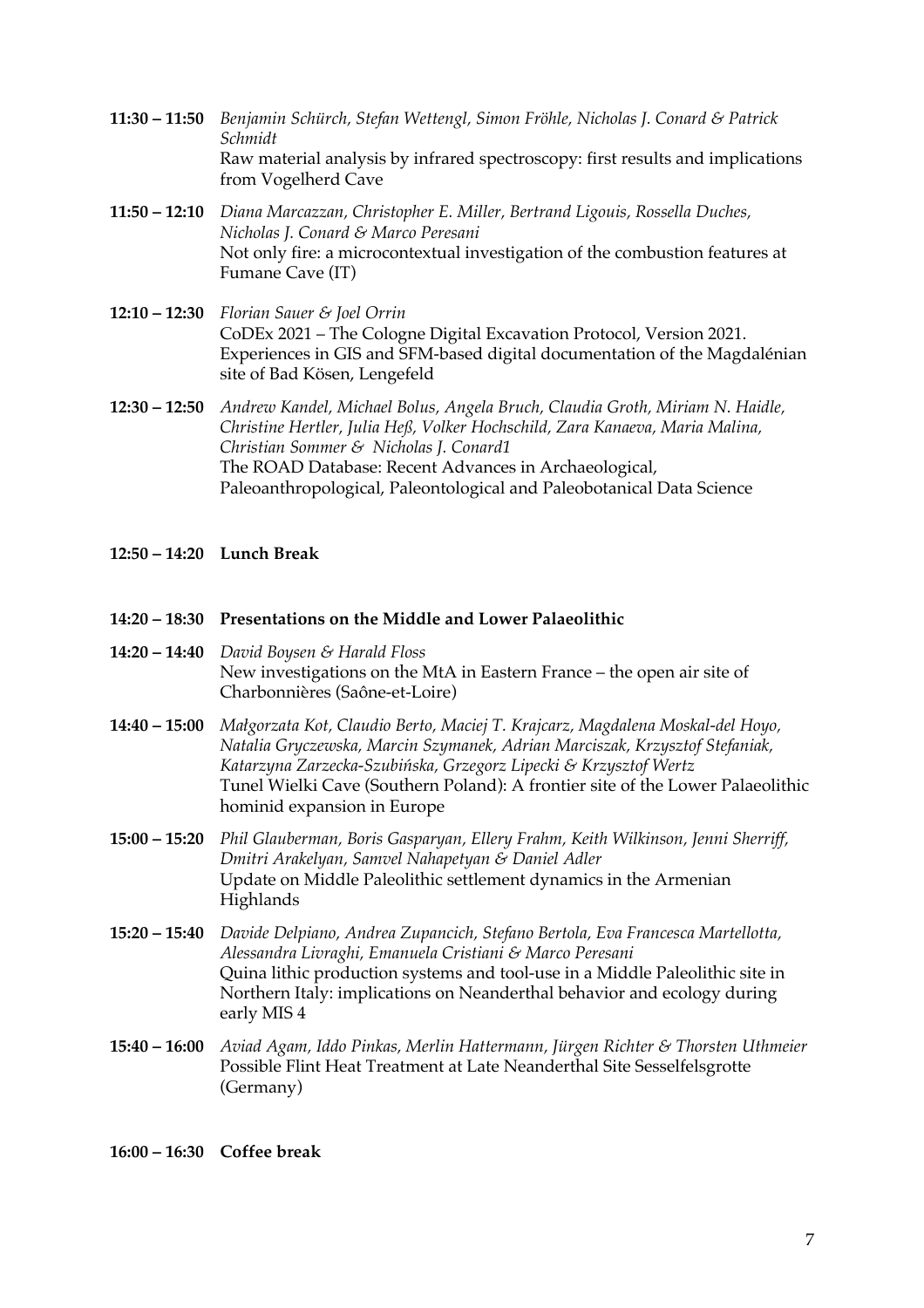- **16:30 – 16:50** *Katarzyna Pyżewicz, Witold Grużdź, Witold Migal & Beata Marciniak-Maliszewska* New data on the settlement of south-eastern Poland in the Middle and Upper Palaeolithic
- **16:50 – 17:10** *Andrea Picin, Katarzyna Kerneder-Gubała & Damian Stefański* Technological organization in Micoquian open-air sites: an overview from Piekary III and Zwolen (Poland)
- **17:10 – 17:30** *Flavia Venditti, Bárbara Rodríguez-Álvarez, Jordi Serangeli, Rudolf Walter & Nicholas J. Conard* Inferring technological and behavioral activities through use-wear and residue analyses at Schöningen 13 II-3
- **17:30 – 17:50** *Maciej T. Krajcarz, Magdalena Sudoł-Procyk, Krzysztof Cyrek, Piotr Moska & Andrzej Wiśniewski* New data on chronology of the early Middle Palaeolithic from Biśnik Cave, Poland
- **17:50 – 18:10** *Norman Fernández Ruiz, Gonzalo J. Linares Matás, María Haber Uriarte, Mariano López Martínez & Michael J. Walker* Microstratigraphical sampling at the late Early Pleistocene Palaeolithic site of Cueva Negra del Estrecho del Río Quípar (Caravaca de la Cruz, Murcia, SE Spain)
- **18:10 – 18:30** *William Snyder, Jonathan S. Reeves & Claudio Tennie* Re-innovation as an alternative driving force behind Oldowan toolmaking
- **19:00 General Assembly**
- **21:00 Get-together**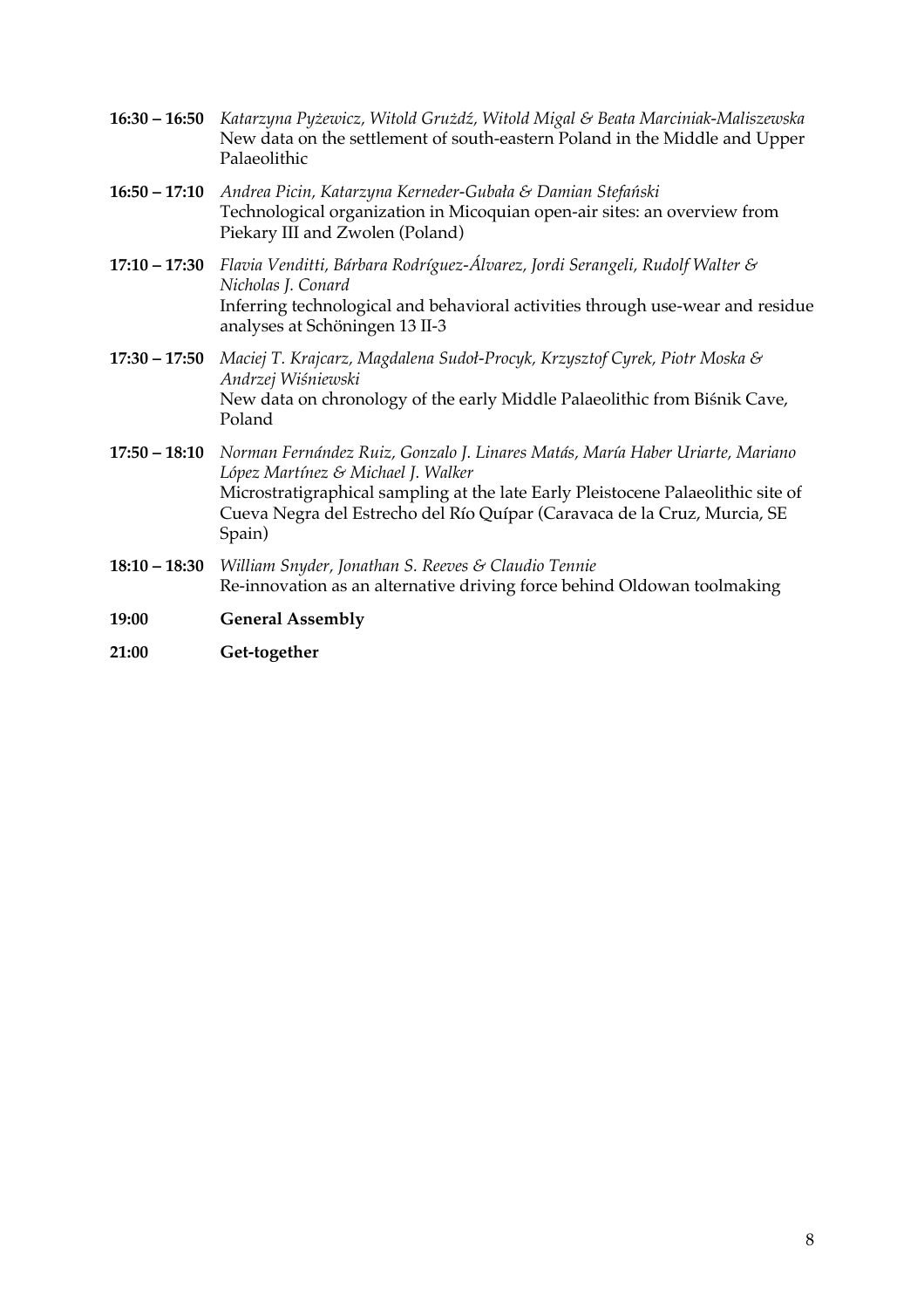### **Poster Presentations**

*Robin Andrews & Harald Floss*

The Aurignacian in the Middle – Osseous Industry of the Grotte de la Verpillière I, Saône-et-Loire

*Knut Bretzke*

Evidence for human occupation of Southeast Arabia during the supposedly hyper-arid MIS 6 (c. 190-130 ka)

*M. Gema Chacón, Amèlia Bargalló, Bruno Gómez de Soler, J. Ignacio Martín-Viveros, Francesca Romagnoli, Eudald Carbonell, Palmira Saladié & Josep Vallverdú* Speleothems as raw material during the Middle Paleolithic: examples from Level R and Ra at the Abric Romaní site (Barcelona, Spain)

*Harald Floss, Simon Fröhle, Marieluise Hahn, Wolfgang Naak, Adolf Regen & Stefan Wettengl* A new female figurine of the Gönnersdorf type from Waldstetten (Ostalbkreis, Baden-Württemberg)

*Florian Gumboldt, Daniel Riemenschneider, & Andreas Maier* Martinshöhle revisited

*Katarína Kapustka, Matthew Walls, Karolína Pauknerová, Přemysl Bobek, Michaela Ptáková, Kristýna Budilová & Jaromír Kovárník* Kokořínsko: tracing hunter-gatherer creativity in plant use during the Mesolithic of Bohemia

*Madita Matheis, Marius Achtelik & Harald Floss* New investigations on the painted pebbles from Birseck-Ermitage, Arlesheim, Switzerland

*Madison McCartin, Britt M. Starkovich, & Nicholas J. Conard* New Zooarchaeological Investigations at Petersfels (Brudertal, SW-Germany)

*Martin Moník, Tomáš Pluháček, Zdeňka Nerudová* Reconstruction of Upper Palaeolithic mobility through provenience study of radiolarite artefacts

*Werner Müller, Urs Leuzinger & Walter Imhof* A decorated object of red deer antler from the Mesolithic of Switzerland

*Florent Rivals, Arturo de Lombera-Hermida, Xosé-Pedro Rodríguez-Álvarez & Ramón Fábregas Valcarce*

Dietary traits of the ungulates and seasonality of the human occupations from the Middle-Upper Palaeolithic transition at Cova Eirós (Galicia, Spain)

*Jérôme Robitaille & Lisa-Elen Meyering* The Gönnersdorf plaquettes integrity: cases of fragmentation and reuse

*Miriam Rotgänger, Jörg Linstädter, Gerd-Christian Weniger, Johanna Sigl, Wazi Apoh & Ewa Dutkiewicz*

Planet Africa – Archaeological time travel Pilot project of a traveling exhibition

*Anna Rufà, Montserrat Sanz & Joan Daura*  Memories hidden in faeces. Taphonomic story of bone contents from lynx coprolites

*Svenja Schray, Michael Bolus & Nicholas J. Conard*

A critical assessment of the cultural stratigraphy of the Aurignacian from Geißenklösterle Cave